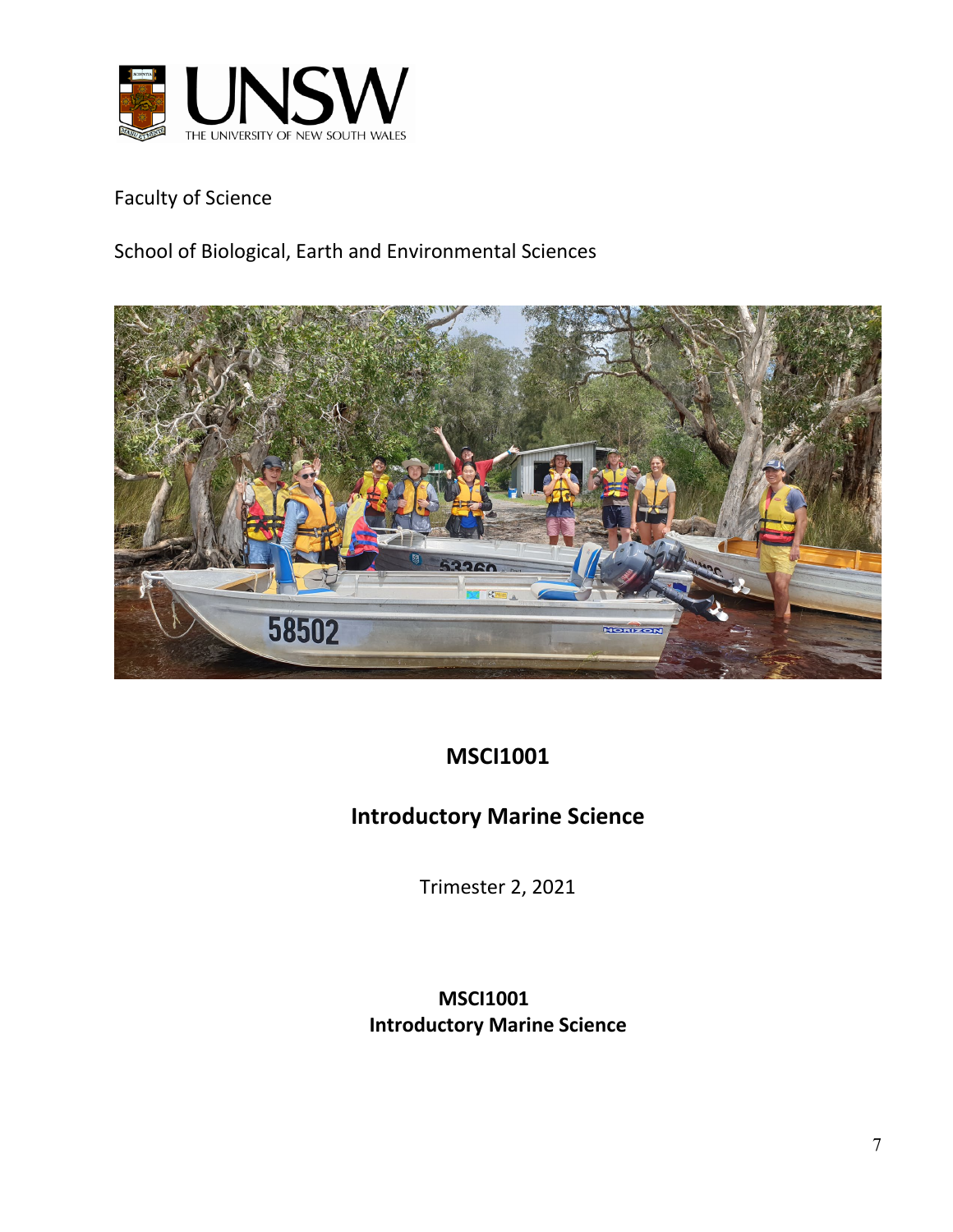### **Table of Contents:**

| Course information                                 | 3  |
|----------------------------------------------------|----|
| Staff                                              | 3  |
| Course details                                     | 4  |
| Rationale and strategies                           | 6  |
| Assessment                                         | 7  |
| Assignment 1: Seminar Presentation and Peer Review | 8  |
| Assignment 2: Fieldtrip Seminar and Report         | 9  |
| Fieldtrip details                                  | 10 |
| Course schedule                                    | 11 |
| Additional resources and support                   | 13 |
| Course evaluation and development                  | 13 |
| Administrative matters                             | 14 |
| UNSW academic honesty and plagiarism policy        | 15 |
| BEES academic honesty and plagiarism policy        | 16 |
| Special consideration                              | 17 |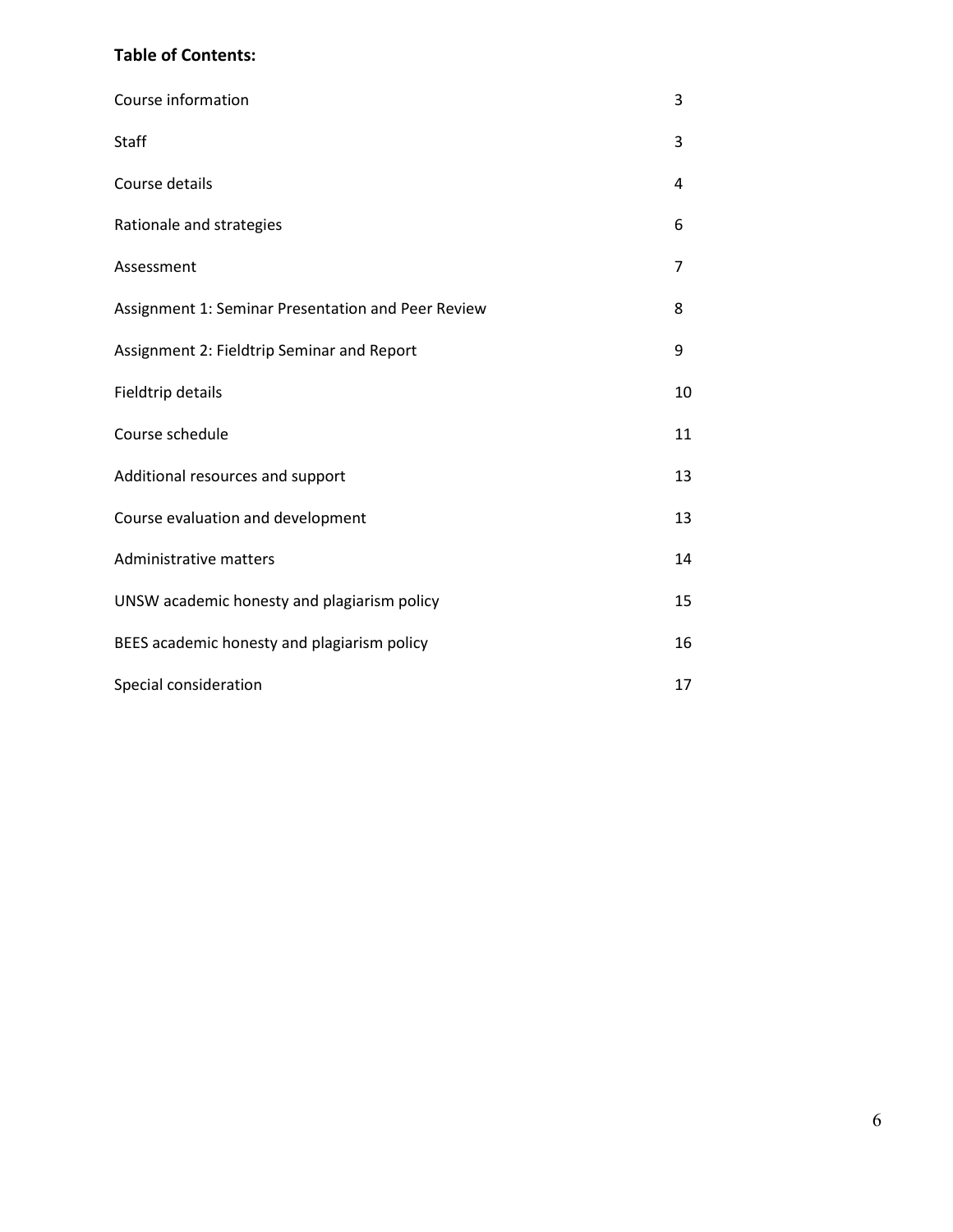### **Course information**

NB: Some of this information is available on the **UNSW Virtual Handbook**<sup>[1](#page-2-0)</sup>

| <b>Year of Delivery</b>                                         | 2021                                     |                                                        |          |                   |  |  |
|-----------------------------------------------------------------|------------------------------------------|--------------------------------------------------------|----------|-------------------|--|--|
| <b>Course Code</b>                                              | MSCI1001                                 |                                                        |          |                   |  |  |
| <b>Course Name</b>                                              | <b>Introductory Marine Science</b>       |                                                        |          |                   |  |  |
| <b>Academic Unit</b>                                            |                                          | School of Biological, Earth and Environmental Sciences |          |                   |  |  |
| <b>Level of Course</b>                                          | 1 <sup>st</sup> year Undergraduate       |                                                        |          |                   |  |  |
| <b>Units of Credit</b>                                          | 6 UOC                                    |                                                        |          |                   |  |  |
| <b>Trimester Offered</b>                                        | Trimester 2                              |                                                        |          |                   |  |  |
| <b>Assumed Knowledge</b>                                        | None                                     |                                                        |          |                   |  |  |
| <b>Hours per Week</b>                                           | 5 hours per week plus a 4 day field camp |                                                        |          |                   |  |  |
| <b>Number of Weeks</b>                                          | 10 weeks                                 |                                                        |          |                   |  |  |
| <b>Commencement Date</b>                                        | 31 May 2021                              |                                                        |          |                   |  |  |
| Summary of Course Structure (for details see 'Course Schedule') |                                          |                                                        |          |                   |  |  |
| Component                                                       | <b>HPW</b>                               | <b>Time</b>                                            | Day      | <b>Location</b>   |  |  |
| Lecture & Seminars 1                                            | 2                                        | $9 - 11$ am                                            | Monday   | CLB 8 (K-E19-105) |  |  |
| Lecture & Seminars 2                                            | 1                                        | $1-2$ pm                                               | Thursday | CLB 8 (K-E19-105) |  |  |
| Lecture & Seminars 3                                            | 2                                        | $9 - 11$ am                                            | Friday   | CLB 8 (K-E19-105) |  |  |
|                                                                 |                                          |                                                        |          |                   |  |  |
| Fieldtrip                                                       | $\overline{\phantom{0}}$                 | $\overline{\phantom{0}}$                               | 3-9 July | Smiths Lake       |  |  |
| <b>TOTAL</b>                                                    | $~\sim 6$                                |                                                        |          |                   |  |  |

# **Staff Involved in the Course**

| <b>Staff</b>                                         | Role                               | <b>Name</b>                                                                                                                                    | <b>Contact Details</b>                                 | <b>Consultation Times</b> |
|------------------------------------------------------|------------------------------------|------------------------------------------------------------------------------------------------------------------------------------------------|--------------------------------------------------------|---------------------------|
| <b>Course Convener</b>                               |                                    | A/Prof Paul Gribben                                                                                                                            | p.gribben@unsw.edu.au                                  | Mon 10am-12pm             |
| <b>Additional</b><br><b>Teaching</b><br><b>Staff</b> | Lecturers                          | Dr Hayden Shilling<br>Dr. Aria Lee<br>Prof. Jain Suthers<br>A/Prof. Su Egan<br>Dr. Mariana Mayer-Pinto<br>Dr Alex Sen Gupta<br>Dr. Mark Browne |                                                        |                           |
|                                                      | <b>Tutors</b><br>Technical support | A/Prof Will Glamore<br>Mr. Jordan Gacutan<br>Rosie Steinberg<br>Rochelle Johnston                                                              | rosiekstein@gmail.com<br>rochelle.johnston@unsw.edu.au |                           |

<span id="page-2-0"></span><sup>&</sup>lt;sup>1</sup> UNSW Virtual Handbook: https://www.handbook.unsw.edu.au/undergraduate/courses/2021/MSCI1001/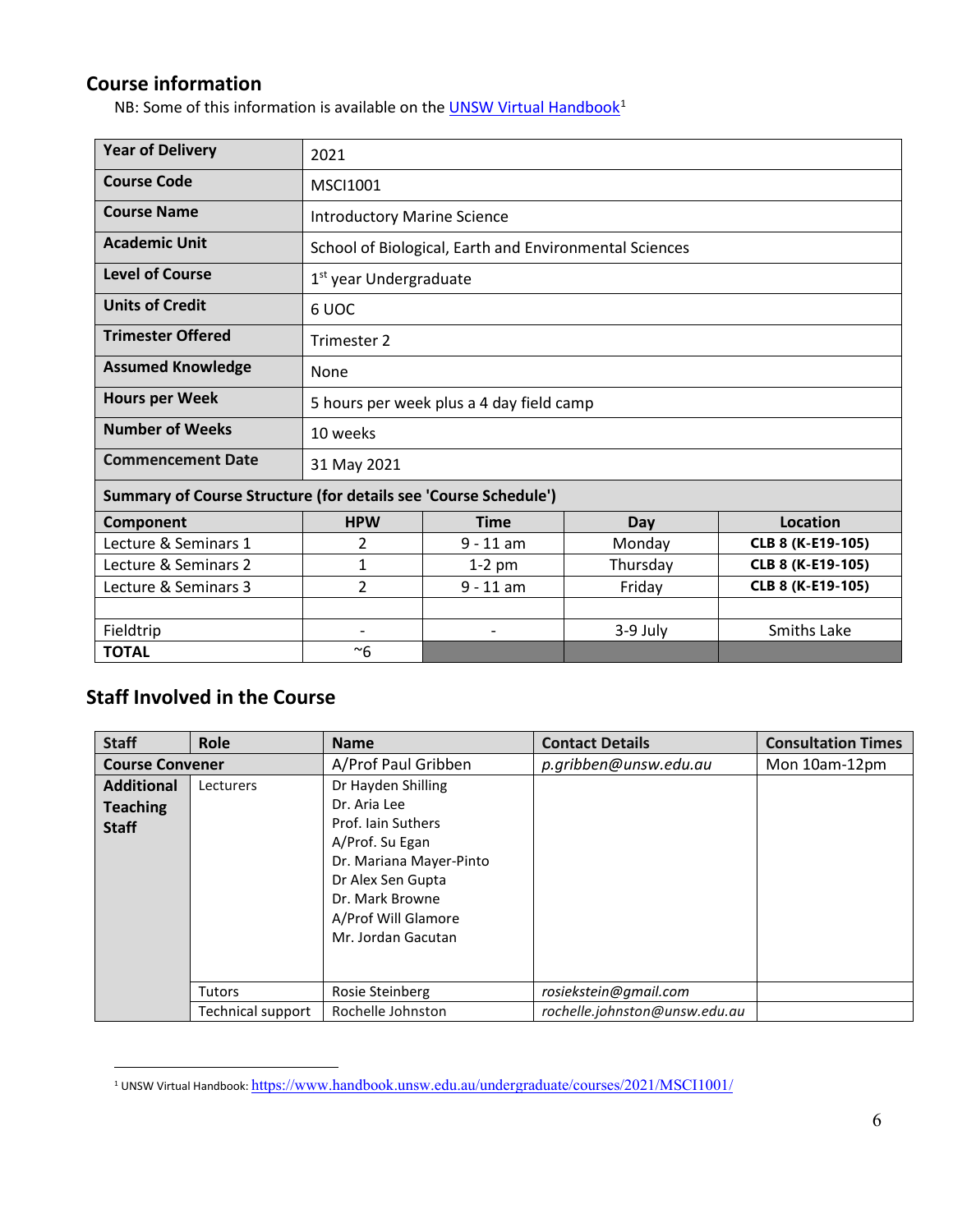# **Course Details**

| <b>Course Description</b><br>(Handbook Entry)<br><b>Course Aims</b> | This course introduces students to a cross-section of the theory and application of<br>marine science and includes an opportunity to experience field research. Spanning the<br>disciplines of geology, chemistry, physics, and biology, it provides a fundamental<br>understanding of how oceans work. Topics covered are: the chemistry of seawater;<br>air-sea interactions; ocean circulation; waves, tides, and coastlines; biological<br>productivity and biological diversity.<br>The course aims to provide a holistic understanding of how marine ecosystems work.<br>Students will develop a basic understanding of how the physics and chemistry of the                                                                                                                                                                                                                                                                                                                                                                                                                                                                                                                                                                                                                                                                                                                                                                                                                                                                                                                                                                                             |  |  |
|---------------------------------------------------------------------|----------------------------------------------------------------------------------------------------------------------------------------------------------------------------------------------------------------------------------------------------------------------------------------------------------------------------------------------------------------------------------------------------------------------------------------------------------------------------------------------------------------------------------------------------------------------------------------------------------------------------------------------------------------------------------------------------------------------------------------------------------------------------------------------------------------------------------------------------------------------------------------------------------------------------------------------------------------------------------------------------------------------------------------------------------------------------------------------------------------------------------------------------------------------------------------------------------------------------------------------------------------------------------------------------------------------------------------------------------------------------------------------------------------------------------------------------------------------------------------------------------------------------------------------------------------------------------------------------------------------------------------------------------------|--|--|
| <b>Student Learning</b><br><b>Outcomes</b>                          | ocean influence the biology and ecology of marine organisms.<br>There are ten learning outcomes expected from this course:<br>a) Demonstrate an understanding of the physical forces that drive coastal and<br>oceanic processes and relate them to flow regimes over different temporal and<br>spatial scales<br>b) Describe the chemical properties of seawater and explain the consequences for<br>ocean acidification of the build-up of carbon dioxide in the atmosphere<br>Relate the properties of seawater to the feeding and reproductive strategies of<br>c)<br>some marine organisms<br>Recognise major coastal landforms and explain the factors that ultimately<br>d)<br>control their large-scale evolution (plate tectonics and sea-level change)<br>Integrate the processes that shape the coast on a day to day basis (weather,<br>e)<br>waves and tides) in order to explain beach-type classifications<br>Describe the major taxonomic groups of marine organisms and how they differ<br>f<br>in structural complexity<br>Locate information on environmental parameters in order to predict the<br>g)<br>biological and ecological consequences for marine life<br>h) Communicate discipline specific information in a written form with appropriate<br>referencing<br>Translate into plain English and present the aims, methods and results of a<br>$\mathsf{i}$<br>marine science study that has been published in an International journal<br>Collaborate with a small group to collect primary data that will allow you to<br>j)<br>propose hypotheses regarding the relationship between a force and an effect<br>in a marine system |  |  |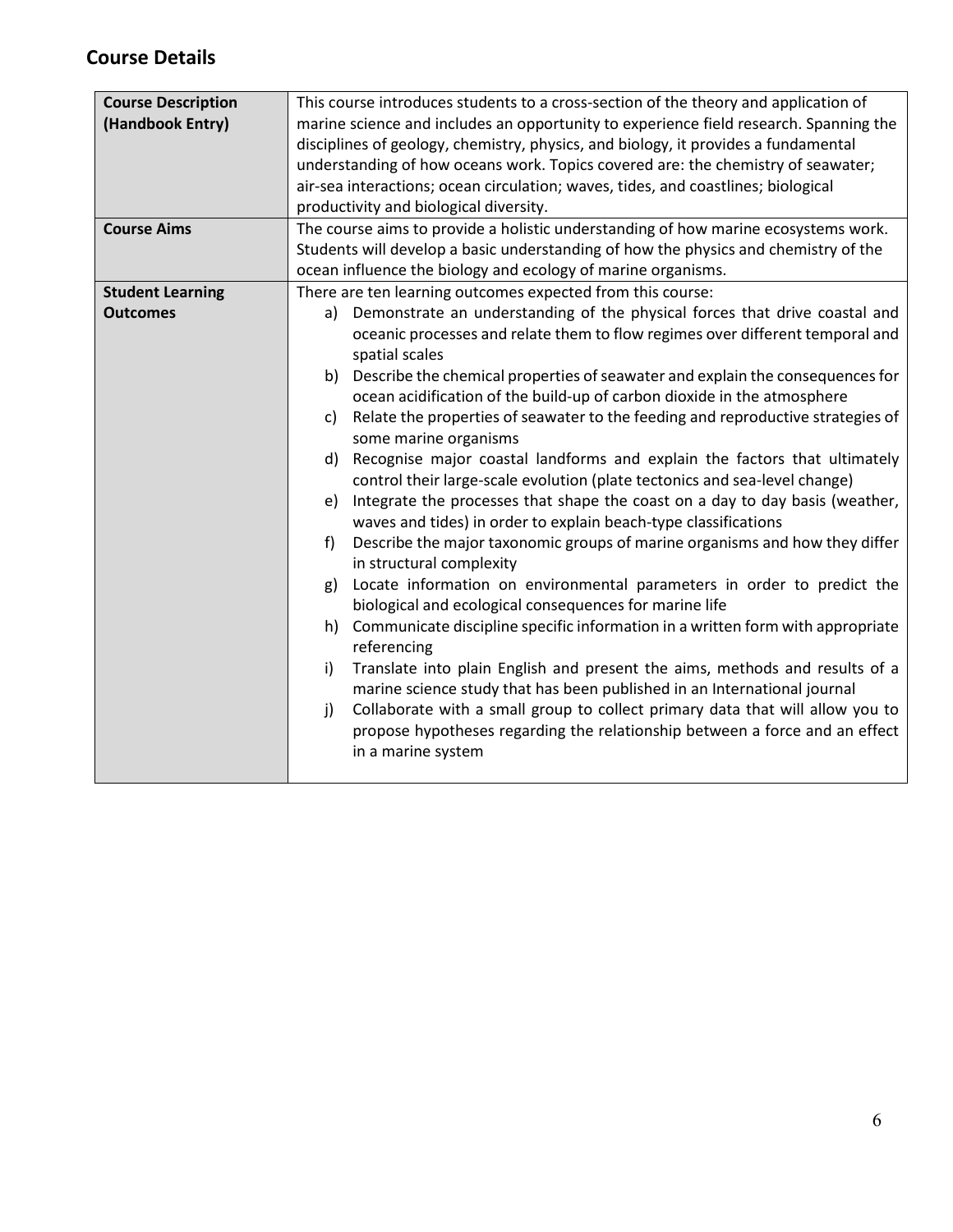|             | <b>Graduate Attributes Developed in this Course</b>                    |                                                                                        |                                                                                                                                                                                                                                                                                                                       |
|-------------|------------------------------------------------------------------------|----------------------------------------------------------------------------------------|-----------------------------------------------------------------------------------------------------------------------------------------------------------------------------------------------------------------------------------------------------------------------------------------------------------------------|
|             |                                                                        | <b>Level of FOCUS</b><br>$0 = NO$ FOCUS<br>$1 = MINIMAL$<br>$2 = MINOR$<br>$3 = MAJOR$ | <b>Activities / Assessment</b>                                                                                                                                                                                                                                                                                        |
| 1.          | Research, inquiry<br>and analytical<br>thinking abilities              | 3                                                                                      | Short problem-solving exercises take place during lectures, a hands-<br>on research project is conducted on a fieldtrip, desk-top research is<br>necessary for a separate project report, and an interactive seminar<br>program includes marks for asking questions.                                                  |
| 2.          | <b>Capability and</b><br>motivation for<br>intellectual<br>development | 3                                                                                      | The course provides a general overview of a research field (marine<br>science) and exposure to five professional marine science<br>researchers. The aim is to inspire you to marine science practice.<br>Skills in accessing information are developed through verbal<br>seminar and written report assessment tasks. |
| 3.          | Ethical, social and<br>professional<br>understanding                   | $\overline{2}$                                                                         | The research seminar task aims to develop your professional<br>understanding of the scientific conference process.                                                                                                                                                                                                    |
| $4_{\cdot}$ | Communication                                                          | $\overline{\mathbf{3}}$                                                                | Developing science communication skills is a large part of this<br>course. You will be required to make two verbal presentations<br>(research project on fieldtrip, and seminar presentation) and<br>complete two written reports (fieldtrip project and desk-top<br>research report)                                 |
| 5.          | Teamwork,<br>collaborative and<br>management skills                    | $\overline{2}$                                                                         | You will work collaboratively in small groups to conduct the hands-<br>on research project and make a final presentation (fieldtrip).<br>Fieldtrip reports are written up individually.                                                                                                                               |
| 6.          | <b>Information literacy</b>                                            | 3                                                                                      | The course includes substantial exposure to the primary marine<br>science literature as part of a desk-top research project (report),<br>and the presentation of the interactive seminar                                                                                                                              |

| <b>Level of Material</b>     | Introduction to material                                                          |
|------------------------------|-----------------------------------------------------------------------------------|
| <b>Relationship to Other</b> | This course is ideally taken prior to the following more advanced marine sciences |
| <b>Courses within the</b>    | subjects:                                                                         |
| Program                      | MSCI3001 Oceanographic Processes                                                  |
|                              | BIOS2091 Marine and Aquatic Ecology                                               |
|                              | BIOS3081 Ocean Biology and Fisheries                                              |
|                              | <b>GEOS3731 Coastal Geomorphology</b>                                             |
|                              | MSCI3051 Fundamentals of Climate Change                                           |
|                              | BIOS2031 Biology of Invertebrates is a complementary course that provides         |
|                              | substantially more biological detail for some of the marine groups.               |
|                              | BIOS6692 Advanced Underwater Field Ecology                                        |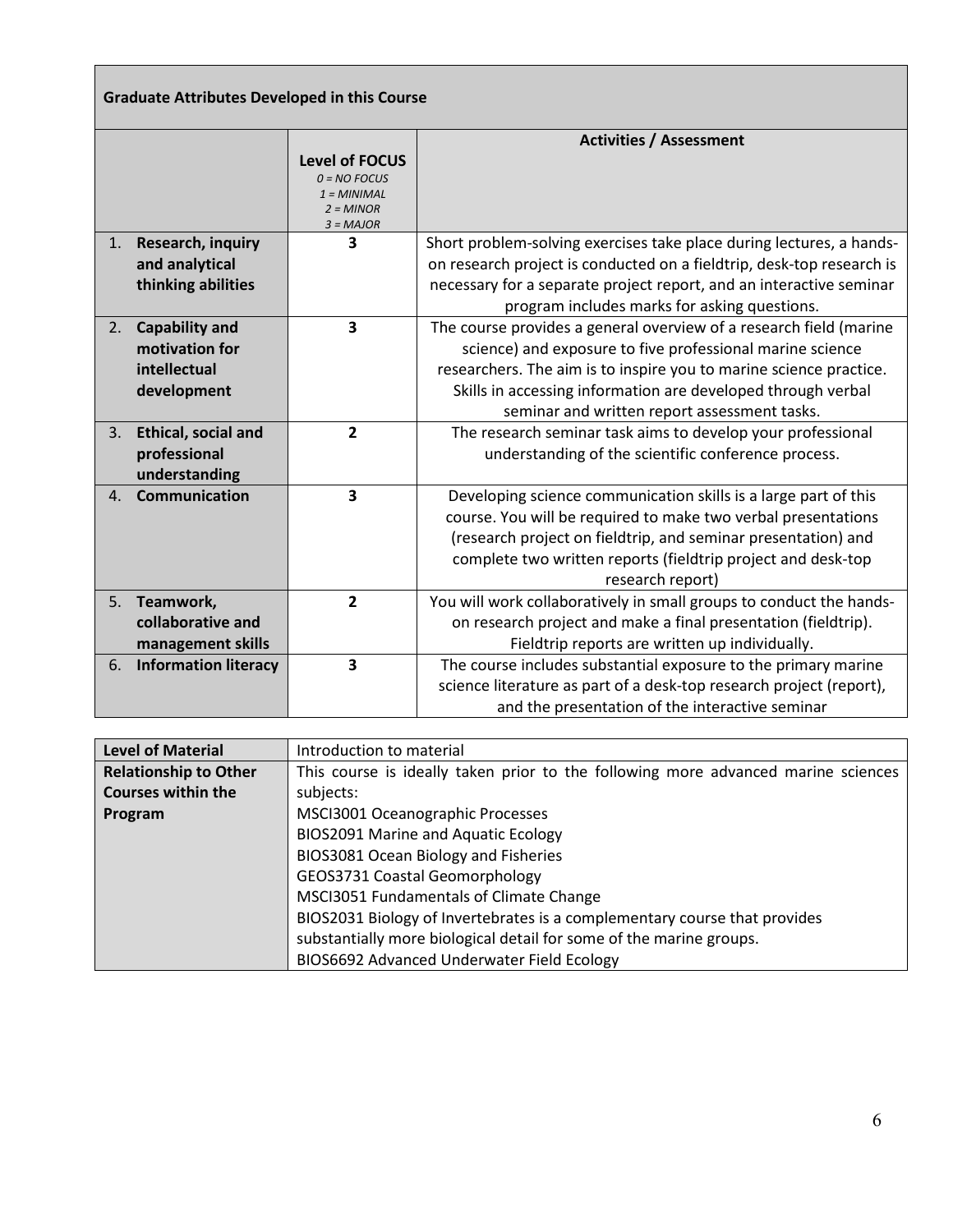# **Rationale and Strategies Underpinning the Course**

<span id="page-5-0"></span>

| <b>Rationale for learning</b><br>and teaching in this<br>course <sup>2</sup>       | Our teaching philosophy is centered on the belief that effective learning is supported<br>when students are actively engaged in the learning process and when this process is<br>strongly linked to research. You are encouraged to take responsibility for your own<br>learning through investigative research, analysis, and evaluation. Your communication<br>skills, information literacy and team-work abilities are developed in the context of the<br>field of marine science.                                                                                                                                                                                                                                                                                                                                                                                                                                                                                                                                                                                                                                                                                                                                                                                                                                                                                                                         |
|------------------------------------------------------------------------------------|---------------------------------------------------------------------------------------------------------------------------------------------------------------------------------------------------------------------------------------------------------------------------------------------------------------------------------------------------------------------------------------------------------------------------------------------------------------------------------------------------------------------------------------------------------------------------------------------------------------------------------------------------------------------------------------------------------------------------------------------------------------------------------------------------------------------------------------------------------------------------------------------------------------------------------------------------------------------------------------------------------------------------------------------------------------------------------------------------------------------------------------------------------------------------------------------------------------------------------------------------------------------------------------------------------------------------------------------------------------------------------------------------------------|
| <b>Teaching Strategies and</b><br>assessment (alignment<br>with learning outcomes) | Lectures are used to deliver the bulk of the content of the course and include the<br>opportunity for questions and guided problem solving. An exam tests the ability of<br>students to integrate and apply the facts and theory discussed in lectures<br>The field trip is a challenging but fun exercise offering an opportunity to experience<br>field research; developing practical and interpersonal skills. Students are guided in the<br>process of deriving and testing hypotheses based on observations and tests.<br>Mentoring is carried out by the five research scientists who supervise field projects,<br>and through the careers evening when they present short stories on "How and why<br>they got into marine science". A field project report is used to assess the student's<br>comprehension and interpretation of the data gathered.<br>Student seminars offer the opportunity for peer learning and peer guidance. Timely<br>and constructive feedback from peers and tutors (within a week of the seminar)<br>enables you to rapidly assimilate new skills.<br>The Interactive Seminars and the fieldtrip encourage a community of learners and the<br>beginning of a dialogue between peers as well as between mentors and peers.<br>A research report and seminar provide exposure to the primary scientific literature<br>and encourage the development of information literacy. |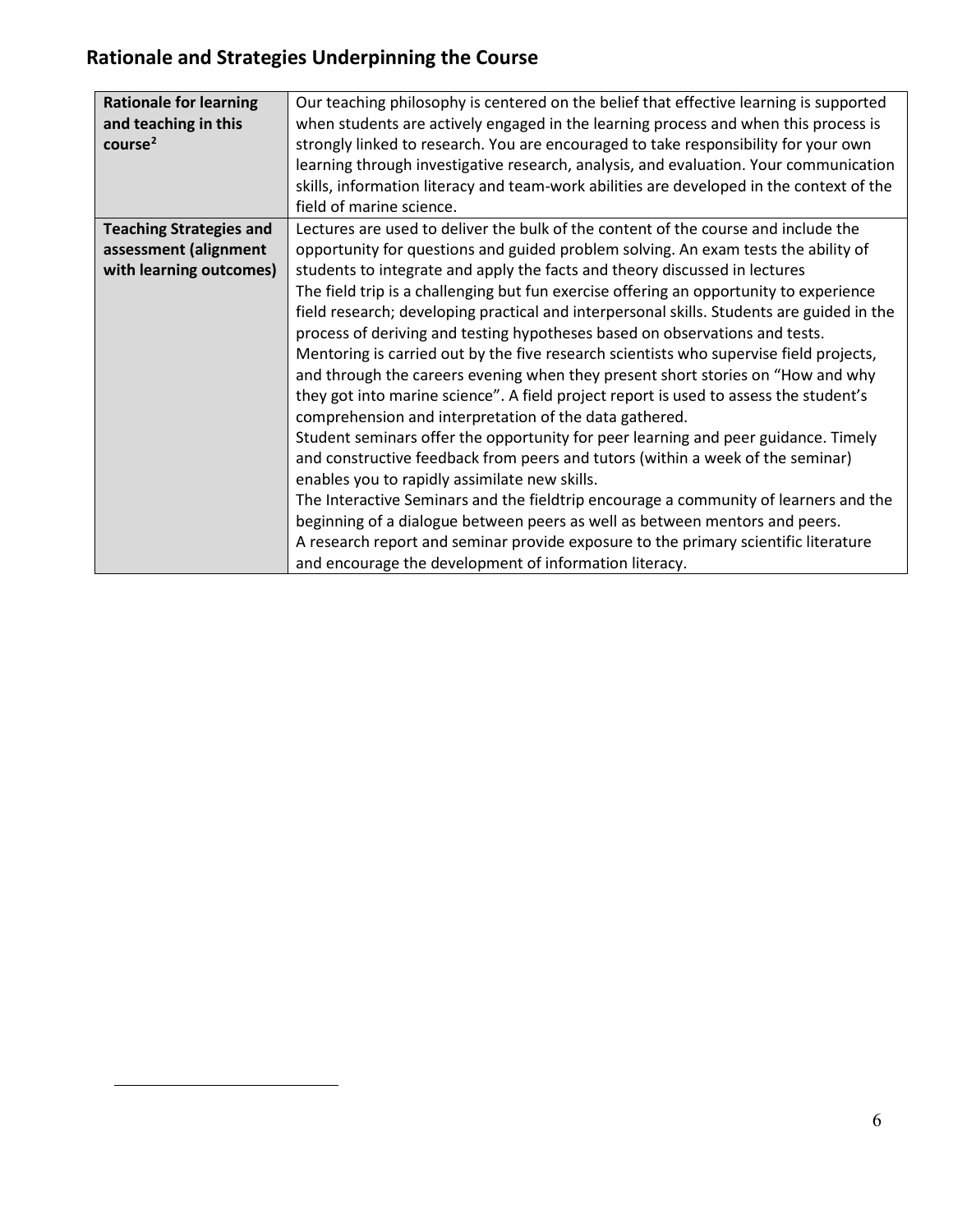### **Assessment**

|                             |           |                   | <b>Feedback</b>        |              |                        |
|-----------------------------|-----------|-------------------|------------------------|--------------|------------------------|
| <b>Task</b>                 | $\%$      | <b>Submission</b> | <b>WHO</b>             | <b>WHEN</b>  | <b>HOW</b>             |
| <b>Assignment 1:</b>        | Total: 20 |                   |                        |              |                        |
| <b>Seminar Presentation</b> | 10        | Week $7 - 10$     | Rosie Steinberg/peers  | From week 6. | Marks/written          |
| Peer Review                 | 10        | Week $7 - 10$     | Rosie Steinberg/peers  |              | comments/discussion    |
| <b>Assignment 2:</b>        | Total: 35 |                   |                        |              |                        |
| <b>Fieldtrip Seminar</b>    | 10        | Week 5            | <b>Project Leaders</b> |              | Marks/written comments |
| <b>Fieldtrip Report</b>     | 25        | Week 5            | <b>Project Leaders</b> | 23rd July    | Marks/written comments |
|                             |           |                   |                        |              |                        |
| Exam                        | Total: 45 | Exam period       | <b>NA</b>              | <b>NA</b>    | <b>NA</b>              |
|                             |           |                   |                        |              |                        |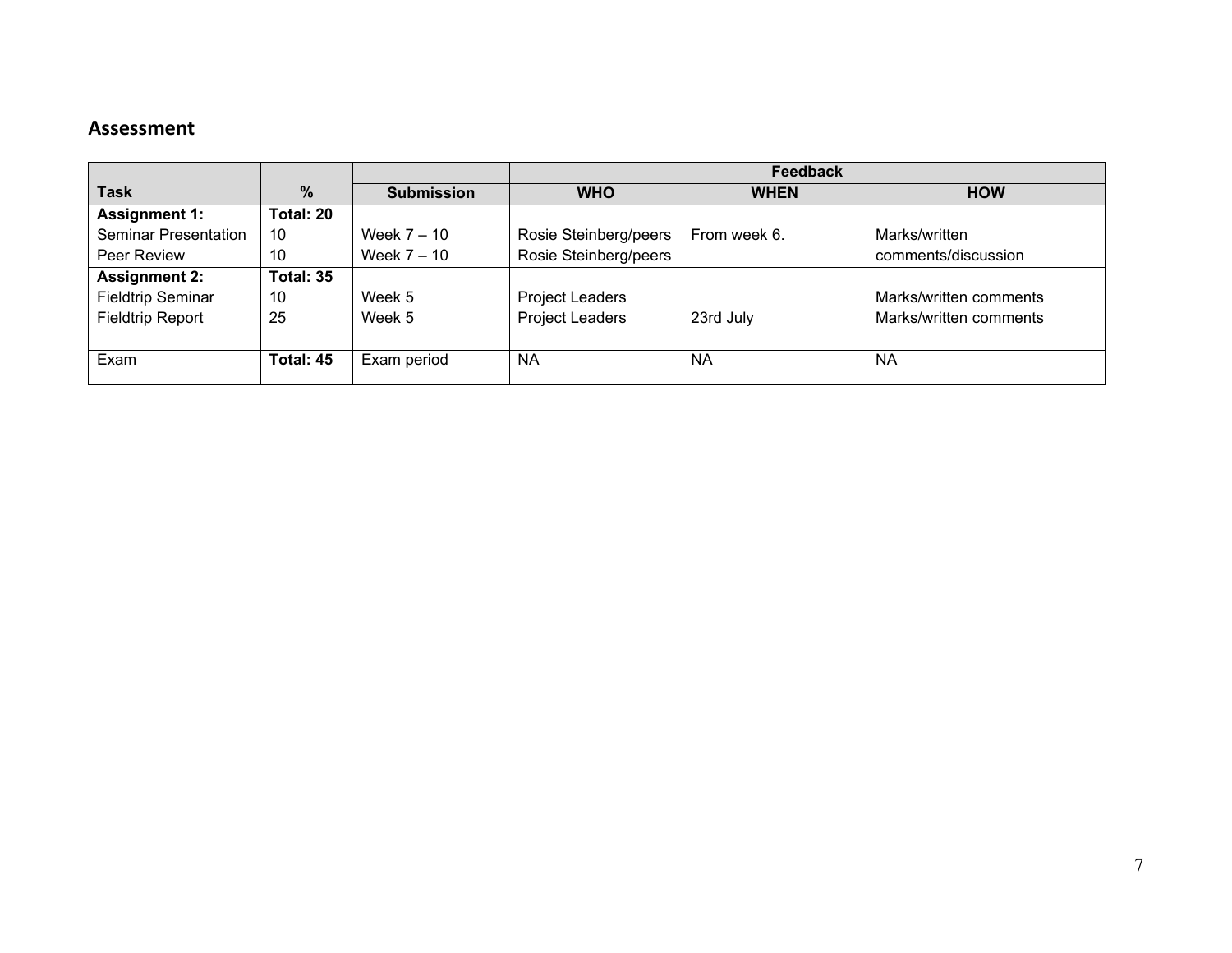### **Assignment 1: Seminar Presentation and Peer Review**

Dates: Friday 16<sup>nd</sup> July - Friday 30<sup>th</sup> July

**Seminar submission:** Tuesday 13<sup>th</sup> July

**Seminar Presentations:** 10% of total grade Due: Week 5-10

**Peer Review:** 10% of total grade Due: Week 7-10

Students are required to present a three-minute research seminar with two minutes for question and answers. The seminar is based on a previously published marine science study.

Students are expected to read all scientific papers and attend all presentations and will be required to complete short peer review assessments of each presentation. In this manner we hope to increase your awareness of communication techniques as well as your understanding of a broad range of research in marine science.

This task aims to expose you to a research paper from the scientific literature that is related to the lecture material you are receiving in class and to give you the opportunity to refine your scientific communication skills.

#### **Desired learning outcomes**

- Translate into plain English and communicate with a non-science audience, the aims methods and result of a marine science study that has been published in an International Journal
- Constructively critique scientific presentation styles

#### **Seminar presentations will be assessed against the following criteria:**

- a) Punctuality (DO NOT go over 3 minutes)
- b) Clarity of slides/overheads
- c) Organisation (all seminars should have a clear structure)
- d) Delivery (loud clear voice, eye contact with audience, well paced)
- e) Understanding of the paper (including answering questions from other students)

#### **Peer review will be assessed against the following criteria:**

- a) Attendance
- b) Quality of questions
- c) Constructive feedback (peer review sheets)

Students must sign up to one paper – a list will be handed out during our first tutorial on Friday Week 1. Students should download other papers and read before the scheduled seminar session.

The papers will include scientific words that you are not familiar with. It is important that you use scientific language dictionaries appropriate for the paper (e.g. Oxford Dictionary of Ecology). These are available in the UNSW library. You must also focus on the "Take Home" message of the papers rather than the intricate details. Several of the papers are written by UNSW Academics. They are happy to discuss their papers with you, after you have made a solid attempt to understand them on your own.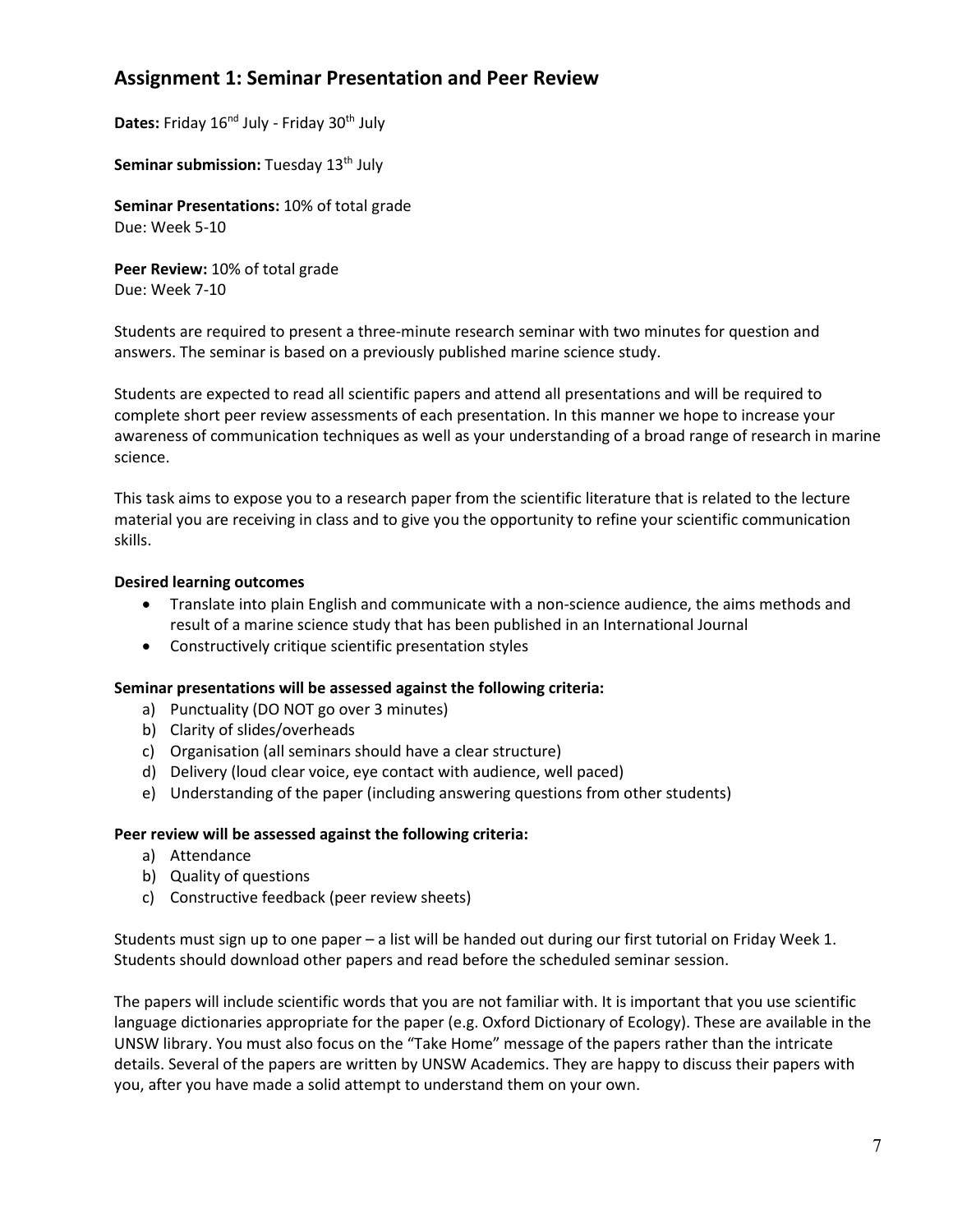### **Assignment 2: Fieldtrip Seminar and Report**

**Two streams –** Stream 1 will only run if there are enough students otherwise all students will conduct the field course in stream 2 (see dates below)

Dates: Stream 1, Saturday 3<sup>rd</sup> – Tuesday 6th July 2021 Stream 2, Tuesday 6th – Friday 9th July 2021

**Seminar presentation (group):** 10% of total grade Due: Stream 1, 8 pm Monday 5th July 2021 Stream 2, 8 pm Thursday 8th July 2021

**Field trip report (individual):** 25% of total grade Due: Stream 1, 12pm Tuesday 6th July 2021 Stream 2, 12pm Friday 9th<sup>st</sup> July 2021

Attendance of the fieldtrip is COMPULSORY.

Short field research projects will be conducted (details below). At the end of the camp students make group seminar presentations and write individual fieldtrip reports.

#### **Preparation for the fieldtrip**

Each student is required to carry out **relevant desktop research and prepare a reference list prior** to the field trip and summarise this research into a **two-page document** to refer to while writing the field trip report. The topic will be specific by each field trip group leader and reviews and reference list will be assessed as a component of the field trip report. The desktop study and reference list must be completed prior to the fieldtrip and will be handed to the group Leaders to check at the beginning of the field trip for each stream (Stream 1, Saturday 3<sup>rd</sup> July; Stream 2, Tuesday 6<sup>th</sup> July) and will be returned to you. Desktop research and the reference list can be used when writing the field trip report. The reference list, desktop survey and field trip report will be submitted together at the end of the fieldtrip for each stream (Stream 1, Tuesday 6<sup>th</sup> July; Stream 2, Friday  $9<sup>th</sup>$  July).

#### **Desired learning outcomes**

- Locate and review information relating to a specified marine science topic
- Collaborate with a small group to collect primary data that will allow you to propose hypotheses regarding the relationship between a force and an effect in a marine system
- Interpret primary data in the context of existing knowledge
- Communicate scientific results in plain English to a lay-audience
- Create a written scientific report of your research project's aims, methods, and discussion of results with appropriate referencing

#### **Fieldtrip seminar presentations will be assessed individually against the following criteria:**

- f) Punctuality (**DO NOT** go over 10 minutes)
- g) Clarity of slides/overheads
- h) Organisation (all seminars should have a clear, well thought out structure)
- i) Delivery (loud clear voice, eye contact with audience, well-paced)
- j) Understanding of the paper (including answering questions from other students)

#### **Fieldtrip reports will be assessed against the following criteria:**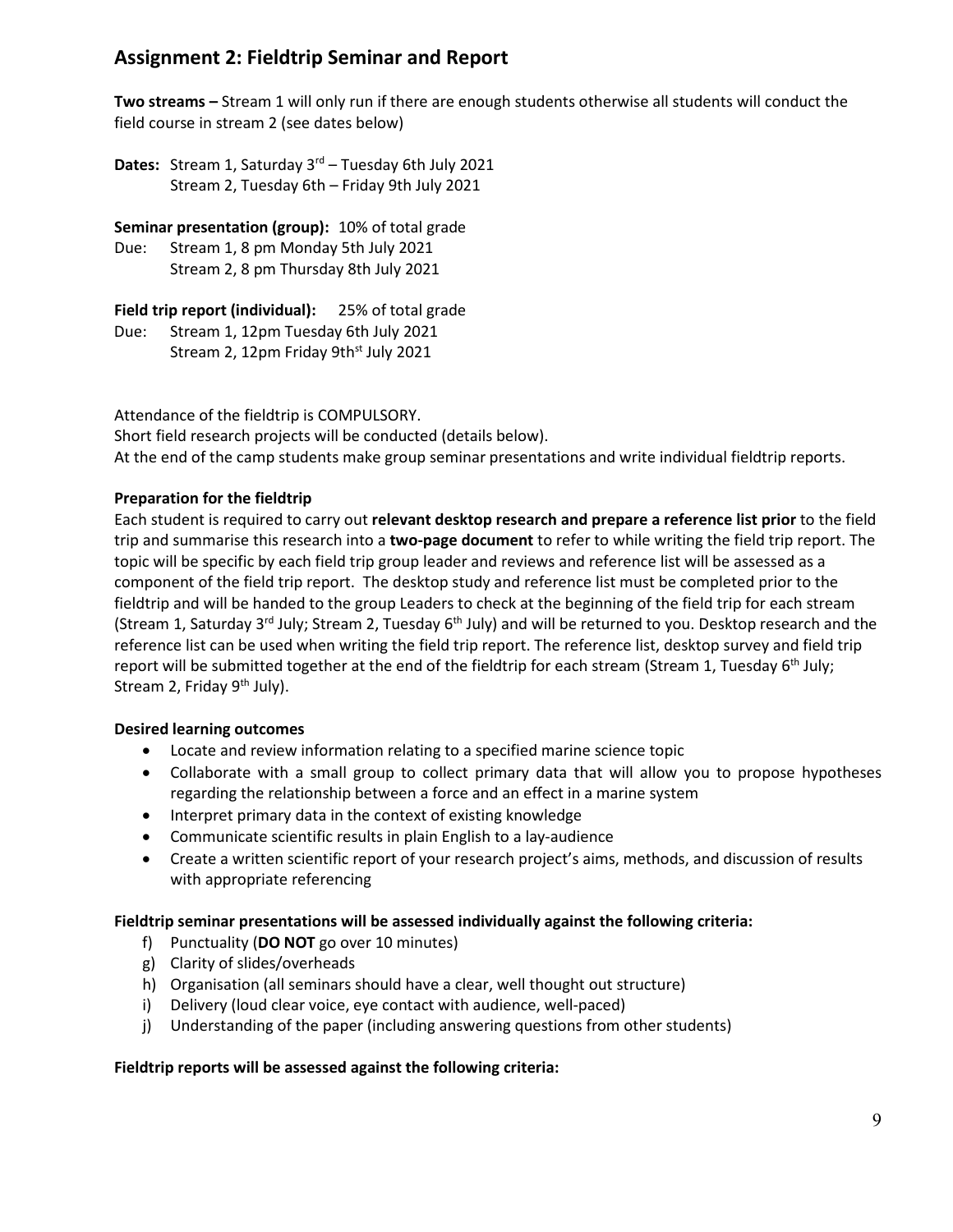- a) Reports should be clearly structured with four sections: an introduction, methods, results and discussion.
- b) Reports should make a connection between points of information to form a coherent argument.
- c) Arguments should be strongly justified by reference to the published scientific literature **at least 10 references** of papers from scientific journals or edited book chapters should be read and referred to in the report.
- d) Introduction: a brief review of the current state of knowledge relating to the project as well as a justification for the research question and clear statement of the aims of the research.
- e) Methods: include a description of the location, date, and techniques used including statistical techniques.
- f) Results: clearly state all of the findings in full sentences and refer to numbered figures or tables.
- g) Discussion: make a connection between your findings and current understandings. It should synthesise the results into a coherent story.
- h) Reference lists should cite all references used and follow a recognized journal style.

### **Fieldtrip Details**

#### **Smiths Lake Field Station**.

16 Horse Point Rd, Bungwahl NSW 2423

**Meals:** Please fill in special dietary requirements on the Fieldtrip Registration Form.

**Transport:** transport is by bus from UNSW.

**To bring: S**leeping bag, pillow and towel. Also bring a headlamp or torch, booties or an old pair of sandshoes or similar for wading in water (**thongs are not suitable**), warm and waterproof clothing, insect repellent, sunhat, sunglasses, swimmers, sunscreen and **writing materials**. Wetsuits and snorkel gear may be needed if your group will be spending much time in the water (please ask your demonstrator).

**Cost:** \$160 including travel, accommodation, boating, and all meals (this does not include lunch on the first day which you will need to pack and bring with you or buy on the way). We ask that FIELDTRIP AUTHORISATION FORMS be completed on Moodle and PAYMENT made ASAP (no later than **Friday 18th June**).

#### **The fieldtrip is an essential component of the course. Students who are enrolled in the course and who have not paid in advance will not be allowed to go on the fieldtrip.**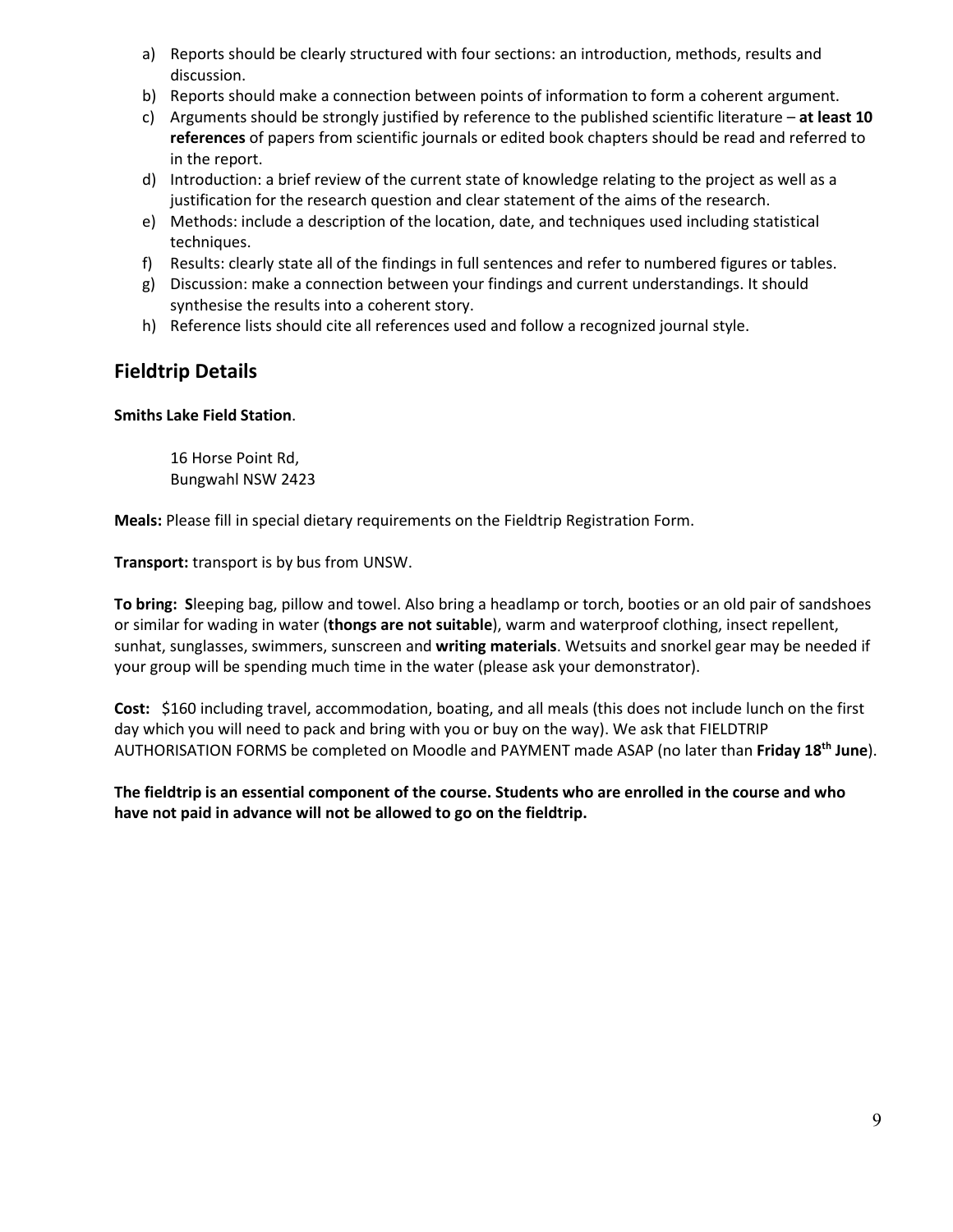## **Course Schedule 2021**

| Week    | Lecture | Monday CLB 8 (K - E19 - 105)                                                 |                   | Lecture | Thursday CLB 8 (K - E19 - 105)                          |            | Lecture | Friday CLB 8 (K - E19 - 105)             |       |
|---------|---------|------------------------------------------------------------------------------|-------------------|---------|---------------------------------------------------------|------------|---------|------------------------------------------|-------|
|         | Date    | $9 - 11$ am                                                                  |                   | Date    | $1 - 2$ pm                                              |            | Date    | $9 - 11$ am                              |       |
| Week 1  | 31/5    | 9 - 11 Course introduction, seminar<br>allocation and field trip preparation | PG                | 3/6     | $1 - 2$ Physical oceanography                           | ASG        | 4/6     | Reading papers, discussion<br>of reports | PG    |
| Week 2  | 7/6     | 9 - 11 Physical oceanography                                                 | ASG               | 10/6    | $1 - 2$ Biological Oceanography                         | HS         | 11/6    | Research Student 3-Min<br>research talks | PG    |
| Week 3  | 14/6    | <b>PUBLIC HOLIDAY</b>                                                        |                   | 17/6    | $1 - 2$ Marine Chemistry                                | AL         | 18/6    | Marine Chemistry                         | AL    |
| Week 4  | 21/6    | 9 - 10 Microbial Ecology<br>10 - 11 Climate Change                           | SE<br>ASG         | 24/6    | $1 - 2$ Disease                                         | <b>SE</b>  | 25/6    | <b>UNSW Marine Researcher</b><br>talks   | PG    |
| Week 5  | 28/6    | 9-11 Marine Biology                                                          | PG                | 1/7     | $1 - 2$ Marine Biology                                  | <b>SE</b>  | 2/7     | Marine career talks                      | PG    |
| Week 6  |         |                                                                              |                   |         |                                                         |            |         |                                          |       |
|         |         |                                                                              |                   |         | NO CLASSES - FIELD TRIP Saturday 3rd to Friday 9th July |            |         |                                          |       |
| Week 7  | 12/7    | 9-10 Marine Invasion<br>10 - 11 Plastics                                     | PG<br>MB          | 15/7    | 1-2 Pollution                                           | <b>MMP</b> | 16/7    | <b>SEMINARS</b>                          | RS/PG |
| Week 8  | 19/7    | 9 - 11 Restoration                                                           | WG/<br><b>MMP</b> | 22/7    | $1 - 2$ Ecological Engineering                          | MMP        | 23/7    | <b>SEMINARS</b>                          | RS/PG |
| Week 9  | 26/7    | 9 - 11 Fish Demography                                                       | IS                | 29/7    | 1 - 2 Fisheries                                         | IS         | 30/7    | <b>SEMINARS</b>                          | RS/PG |
| Week 10 | 2/8     | 9 - 10 Aquaculture<br>10 - 11 Marine Governance                              | JS<br>JG          | 5/8     | $1 - 2$ Sydney Harbour - a marine<br>perspective        | PG         | 6/8     | <b>EXAM PREP</b>                         | RS/PG |
|         |         |                                                                              |                   |         |                                                         |            |         |                                          |       |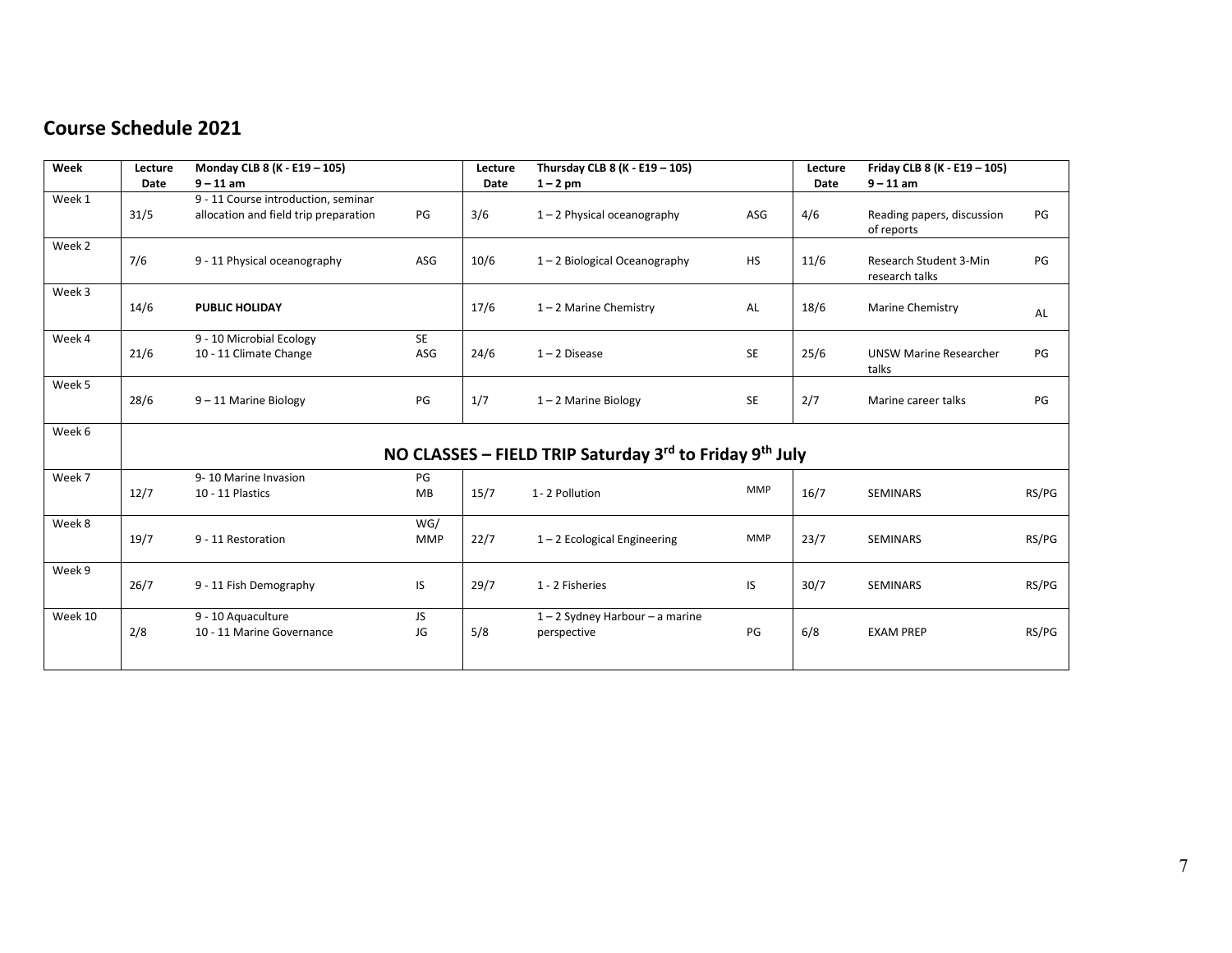| <b>Lecturers</b>          | <b>Fieldtrip Demonstrators (3-9 July)</b> | <b>Technical Support</b> |
|---------------------------|-------------------------------------------|--------------------------|
| PG - Paul Gribben         | Paul Gribben                              | Rochelle Johnston        |
| RS-Rosie Steinberg        | Su Egan                                   |                          |
| SE-Su Egan                | Damon Bolton                              |                          |
| MMP - Mariana Mayer Pinto | Mark Browne                               |                          |
| DB-Damon Bolton           | Talia Stelling-Wood                       |                          |
| IS - Jain Suthers         | <b>Brie Sherow</b>                        |                          |
| MB - Mark Browne          | Alex Sen Gupta                            |                          |
| ASG - Alex Sen Gupta      |                                           |                          |
| HS-Hayden Shilling        |                                           |                          |
| WG - Will Glamore         |                                           |                          |
| JG - Jordan Gacutan       |                                           |                          |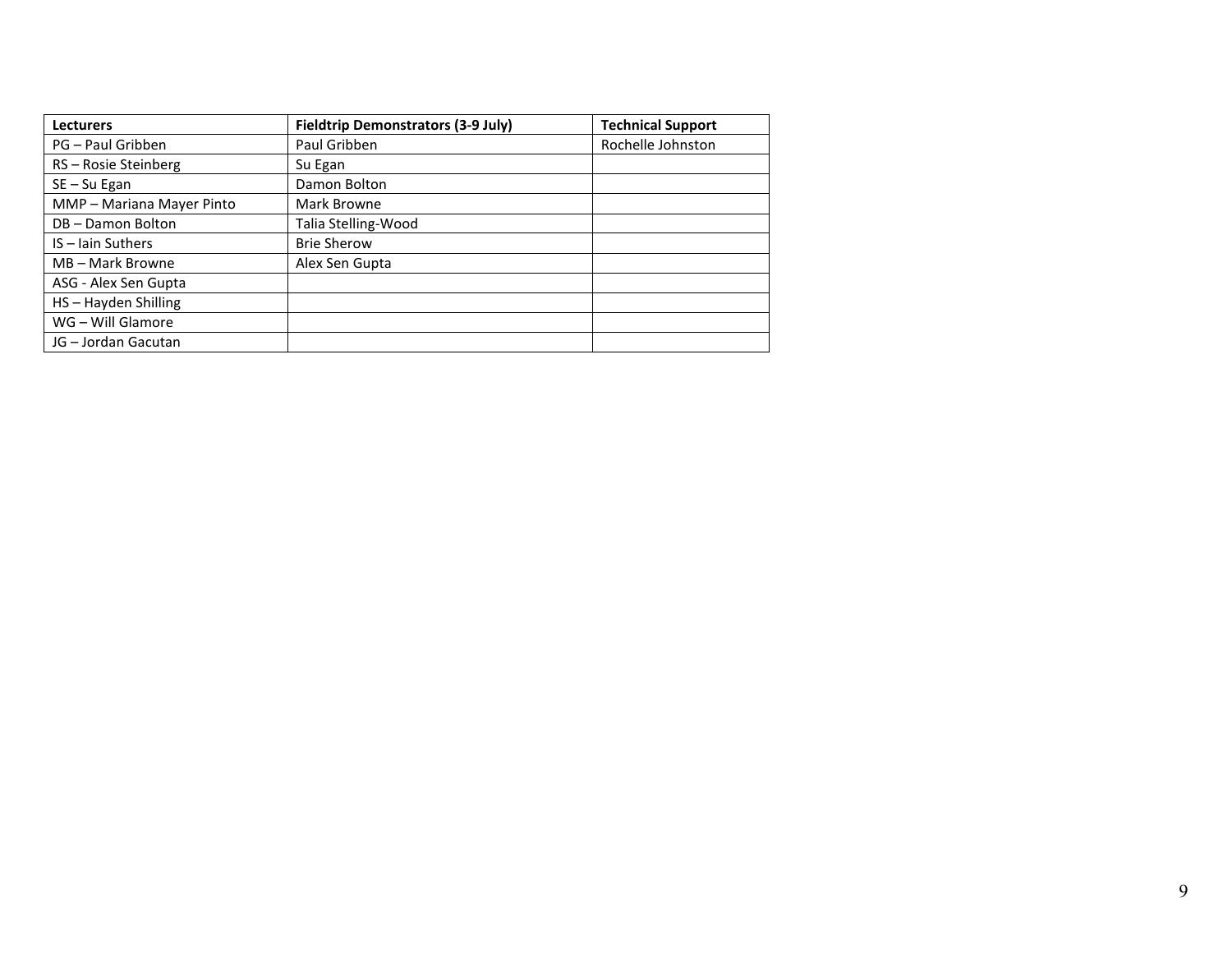# **Additional Resources and Support**

| <b>Text Books</b>         | Oceanography and Marine Biology: an introduction to marine science by<br>David Townsend is the recommended (but not compulsory) text. There are<br>two copies on Open Reserve, in the library and the UNSW bookshop also<br>holds several copies.                                                                                                                                                                                                                                                                                         |
|---------------------------|-------------------------------------------------------------------------------------------------------------------------------------------------------------------------------------------------------------------------------------------------------------------------------------------------------------------------------------------------------------------------------------------------------------------------------------------------------------------------------------------------------------------------------------------|
| <b>Course Manual</b>      | Course notes are provided on Moodle.                                                                                                                                                                                                                                                                                                                                                                                                                                                                                                      |
| <b>Required Readings</b>  | All other required and additional readings are available through online or<br>hard-copy Journals in the UNSW library.                                                                                                                                                                                                                                                                                                                                                                                                                     |
| <b>Societies</b>          | AMSA is Australia's major professional association for marine scientists from<br>all disciplines. The primary goal of AMSA is to advance marine science and its<br>understanding in Australia. AMSA works to promote liaison and foster<br>cooperation between the diverse organisations/institutions and workers<br>across Australia in the many disciplines of marine science. Membership is<br>open to scientists, science students and corporate bodies engaged in marine<br>research, policy and management. http://www.amsa.asn.au/ |
| <b>Equipment Required</b> | No equipment is needed during lectures besides a pen and paper. For<br>seminars you will need to bring your presentation on a memory stick or a CD.<br>This must be PC compatible. On the fieldtrip you will need to bring: towels,<br>pillow, sheets and sleeping bag, a torch, an old pair of sandshoes or similar for<br>wading in water (NB. thongs are not suitable), warm and waterproof clothing,<br>insect repellent, sunhat, sunglasses, swimmers, sunscreen and writing<br>materials. Food is provided.                         |

### **Course Evaluation and Development**

Student feedback is gathered periodically by various means. Such feedback is considered carefully with a view to acting on it constructively wherever possible. This course outline conveys how feedback has helped to shape and develop this course.

| <b>Mechanisms of</b> | <b>Last Review</b> | <b>Comments or Changes Resulting from Reviews</b>                   |
|----------------------|--------------------|---------------------------------------------------------------------|
| <b>Review</b>        | Date               |                                                                     |
|                      |                    |                                                                     |
| <b>Major Course</b>  | 2002               | In 2002 a major course review took place. Since then the course has |
| <b>Review</b>        |                    | also been modified to include more critical thinking built into the |
|                      |                    | lectures. The essay has also been replaced with a research report.  |
| In-house             | 2006               | In 2006 a review took place of two assessment tasks, the field      |
| <b>Feedback</b>      |                    | project and seminar program. Both tasks were highly appreciated by  |
|                      |                    | students. Minor changes to the field camp resulted.                 |
| Course               | 2006-              | This course was assessed by CATEI and MyExperience since 2006       |
| evaluation           | present            | and is consistently rated in the top 10% of all UNSW courses.       |
| feedback             |                    |                                                                     |
|                      |                    |                                                                     |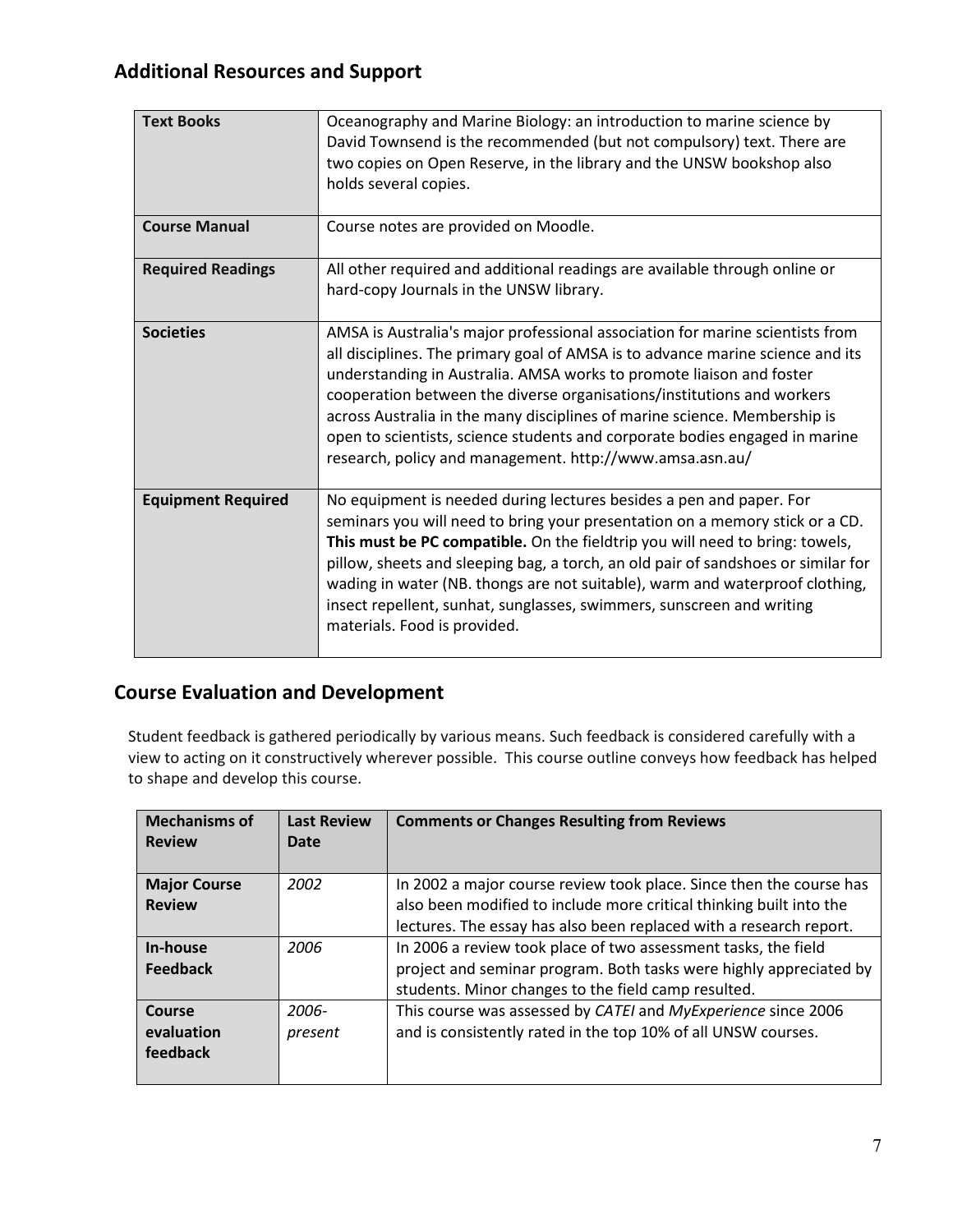# **Administration Matters**

| <b>Expectations of Students</b>              | Students are expected to attend the field trip and to submit all assessments on time.                                                                                                                                                                                                                                                                                                                                                                                                                                                                                                                                       |                                                                                                                                                                                                                                                                                                                                                                                                                                                                                                                                                                                                                                                                                                                                                                                                                                                                                  |                                                                        |  |
|----------------------------------------------|-----------------------------------------------------------------------------------------------------------------------------------------------------------------------------------------------------------------------------------------------------------------------------------------------------------------------------------------------------------------------------------------------------------------------------------------------------------------------------------------------------------------------------------------------------------------------------------------------------------------------------|----------------------------------------------------------------------------------------------------------------------------------------------------------------------------------------------------------------------------------------------------------------------------------------------------------------------------------------------------------------------------------------------------------------------------------------------------------------------------------------------------------------------------------------------------------------------------------------------------------------------------------------------------------------------------------------------------------------------------------------------------------------------------------------------------------------------------------------------------------------------------------|------------------------------------------------------------------------|--|
| <b>Assignment Submissions</b>                |                                                                                                                                                                                                                                                                                                                                                                                                                                                                                                                                                                                                                             | Unless otherwise advised, assessment tasks are submitted online using Moodle. Keep a file<br>copy of your work. It is recommended you do not wait until the last moment to submit an<br>assessment task as there could be a delay if many students are trying to use the system at<br>once. Submit a trial document in advance so you are familiar with how to upload files to the<br>system, only the last document submitted will be assessed.<br>Turnitin performs plagiarism checks on the submitted assessment tasks and may be used.<br>Students must submit all assignments by the set deadlines. Late work submitted after<br>deadlines will be penalised at the rate of 10% per day unless a medical certificate or other<br>documentation is attached. After 7 days the assignment will automatically be deemed a fail if<br>sufficient documentation is not produced. |                                                                        |  |
| <b>Health and Safety</b>                     | Information on relevant Health and Safety policies and expectations at UNSW can be<br>accessed online http://www.safety.unsw.edu.au/staff-student-resources/students                                                                                                                                                                                                                                                                                                                                                                                                                                                        |                                                                                                                                                                                                                                                                                                                                                                                                                                                                                                                                                                                                                                                                                                                                                                                                                                                                                  |                                                                        |  |
| <b>Equity and Diversity</b>                  | Those students who have a disability that requires some adjustment in their teaching or<br>learning environment are encouraged to discuss their study needs with the course convener<br>prior to, or at the commencement of, their course, and with the Equity Officer (Disability) in<br>the Equity and Diversity Unit (9385 4734 or https://student.unsw.edu.au/els).<br>Issues to be discussed may include access to materials, signers or note-takers, the provision<br>of services and additional exam and assessment arrangements. Early notification is essential<br>to enable any necessary adjustments to be made. |                                                                                                                                                                                                                                                                                                                                                                                                                                                                                                                                                                                                                                                                                                                                                                                                                                                                                  |                                                                        |  |
| <b>Student Complaint</b><br><b>Procedure</b> | In all cases you should first try to resolve any issues with the course convener.<br>If this is unsatisfactory, you should contact the School Student Ethics Officer or the School's<br>Grievance Officer / Designated Officer under the UNSW Plagiarism Procedure.<br>UNSW has formal policies about the resolution of grievances that can be reviewed in<br>myUNSW A to Z Guide (see https://student.unsw.edu.au/complaint).                                                                                                                                                                                              |                                                                                                                                                                                                                                                                                                                                                                                                                                                                                                                                                                                                                                                                                                                                                                                                                                                                                  |                                                                        |  |
|                                              | <b>Officer</b><br><b>Grievance</b><br>$\prime$<br><b>Designated Officer</b><br>A/Prof Scott Mooney<br>School of BEES                                                                                                                                                                                                                                                                                                                                                                                                                                                                                                        | <b>School Student Ethics Officer</b><br>A/Prof Stephen Bonser<br>School of BEES                                                                                                                                                                                                                                                                                                                                                                                                                                                                                                                                                                                                                                                                                                                                                                                                  | <b>University Contact</b><br><b>University Counselling</b><br>Services |  |
|                                              | s.mooney@unsw.edu.au<br>Tel: 9385 8036                                                                                                                                                                                                                                                                                                                                                                                                                                                                                                                                                                                      | s.bonser@unsw.edu.au<br>Tel: 9385 3863                                                                                                                                                                                                                                                                                                                                                                                                                                                                                                                                                                                                                                                                                                                                                                                                                                           | Tel: 9385 5418                                                         |  |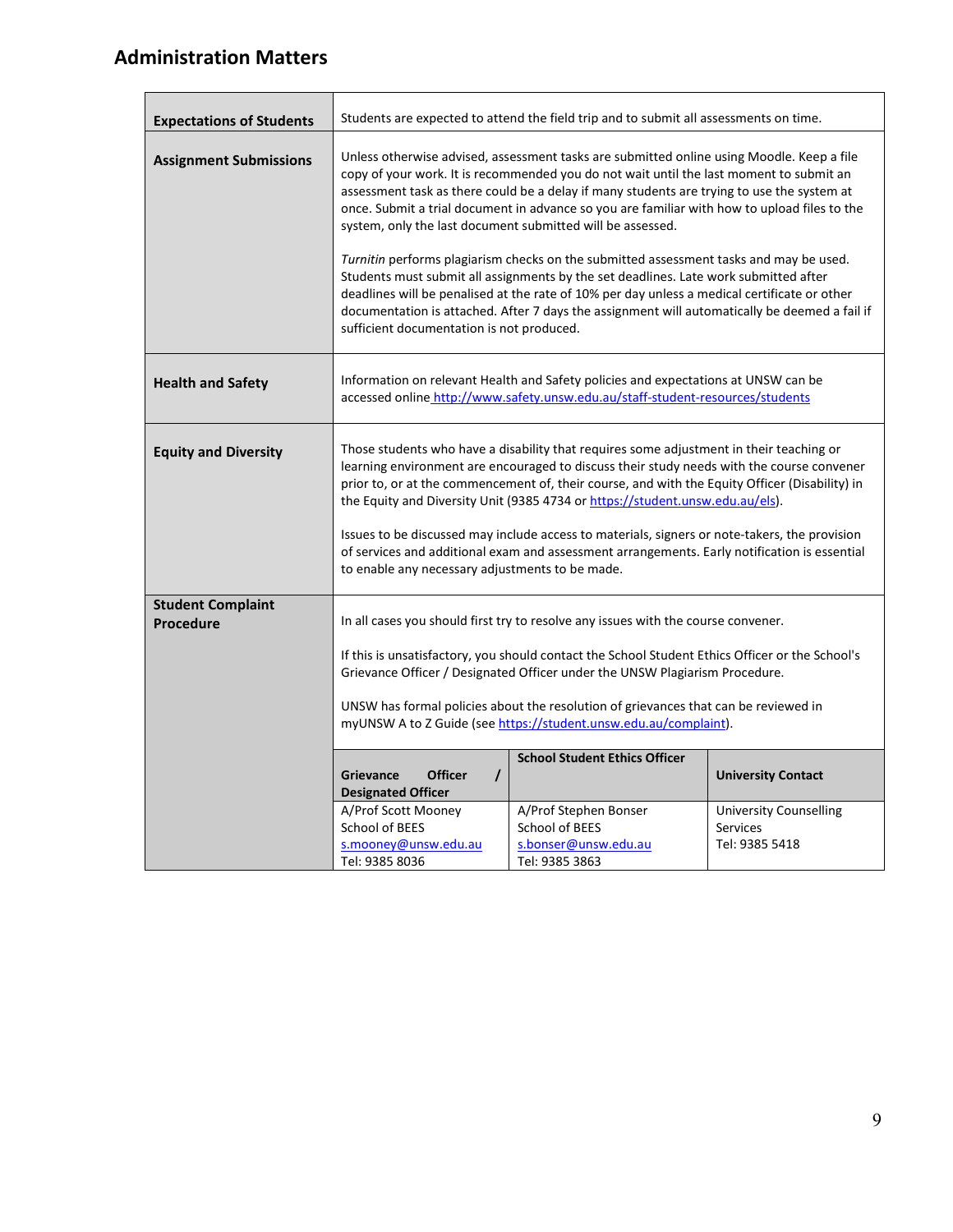#### **PLEASE READ CAREFULLY**

#### **What is Plagiarism?**

#### **Plagiarism is the presentation of the thoughts or work of another as one's own. \*Examples include:**

- direct duplication of the thoughts or work of another, including by copying material, ideas or concepts from a book, article, report or other written document (whether published or unpublished), composition, artwork, design, drawing, circuitry, computer program or software, web site, Internet, other electronic resource, or another person's assignment without appropriate acknowledgement;
- paraphrasing another person's work with very minor changes keeping the meaning, form and/or progression of ideas of the original;
- piecing together sections of the work of others into a new whole;
- presenting an assessment item as independent work when it has been produced in whole or part in collusion with other people, for example, another student or a tutor; and
- claiming credit for a proportion a work contributed to a group assessment item that is greater than that actually contributed. †

For the purposes of this policy, submitting an assessment item that has already been submitted for academic credit elsewhere may be considered plagiarism.

Knowingly permitting your work to be copied by another student may also be considered to be plagiarism.

Note that an assessment item produced in oral, not written, form, or involving live presentation, may similarly contain plagiarised material.

The inclusion of the thoughts or work of another with attribution appropriate to the academic discipline does *not* amount to plagiarism.

The Learning Centre website is main repository for resources for staff and students on plagiarism and academic honesty. These resources can be located via[: https://student.unsw.edu.au/plagiarism](https://student.unsw.edu.au/plagiarism)

The Learning Centre also provides substantial educational written materials, workshops, and tutorials to aid students, for example, in:

- correct referencing practices;
- paraphrasing, summarising, essay writing, and time management;
- appropriate use of, and attribution for, a range of materials including text, images, formulae and concepts.

Individual assistance is available on request from The Learning Centre.

Students are also reminded that careful time management is an important part of study and one of the identified causes of plagiarism is poor time management. Students should allow sufficient time for research, drafting, and the proper referencing of sources in preparing all assessment items.

\* Based on that proposed to the University of Newcastle by the St James Ethics Centre. Used with kind permission from the University of Newcastle

† Adapted with kind permission from the University of Melbourne.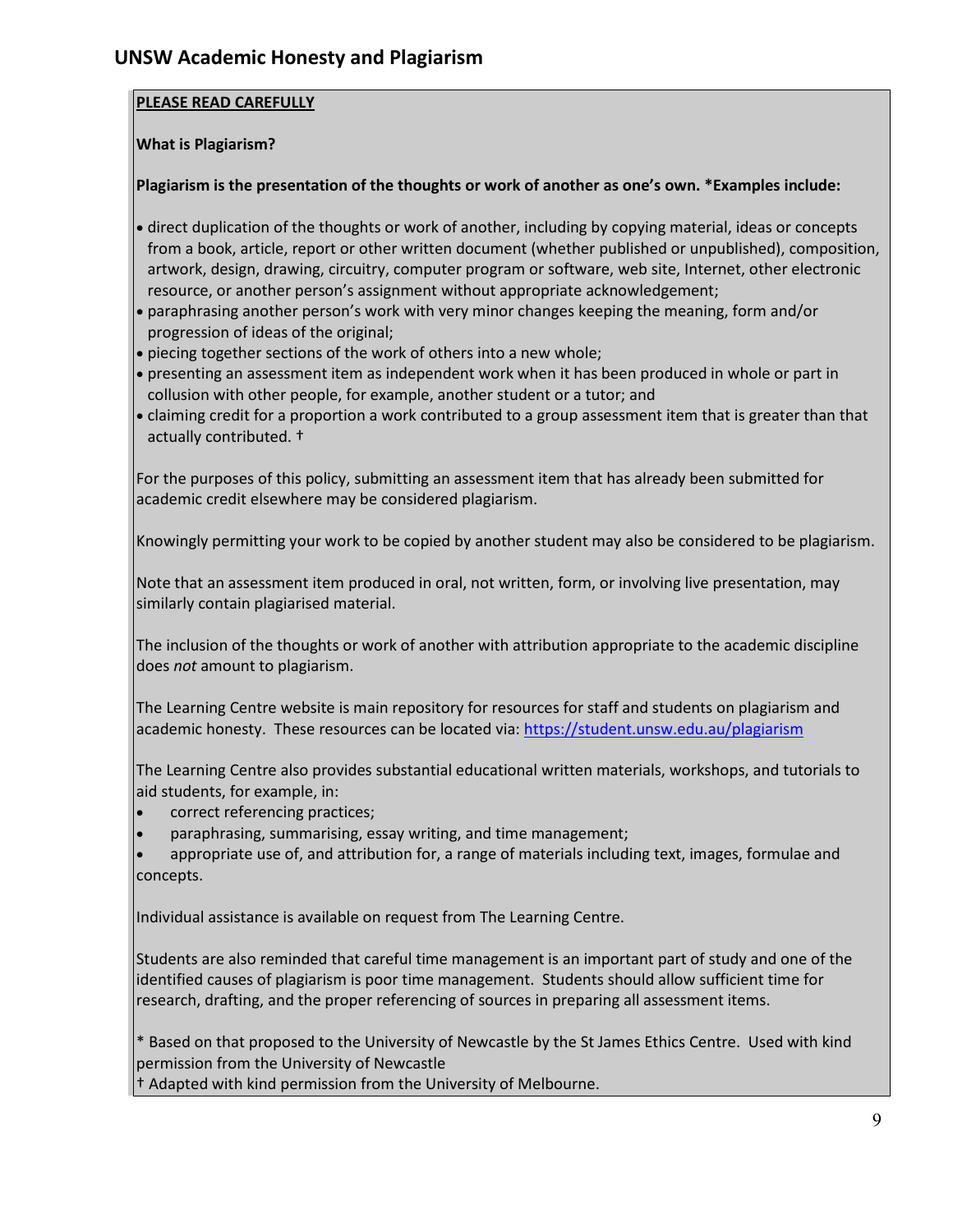### BEES Academic Honesty and Plagiarism Policy

In addition to the UNSW Policy on Academic Honesty and Plagiarism, the School of Biological, Earth and Environmental Sciences (BEES) also considers any work submitted that has been produced outside of a given course in a given year to be plagiarism i.e:

• Work produced for a third party e.g. your place of employment, is considered intellectual property of the third party, and, as such, if such work is submitted in place of a required course work, it is deemed plagiarism.

• All work submitted for assessment must be created specifically for the given assessment task in the given year. Work produced in previous years or for other assessments is not acceptable.